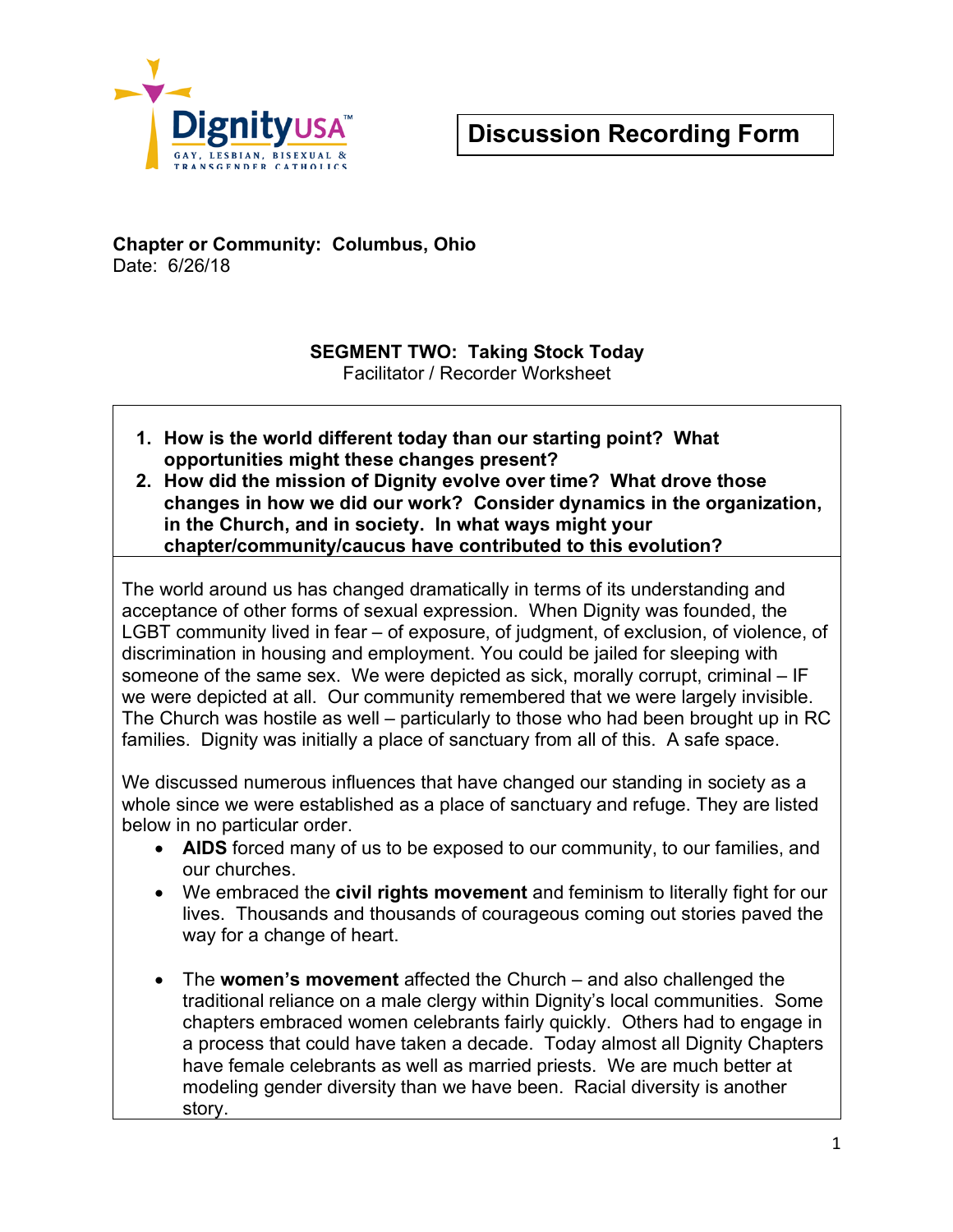

• **The national media** played a big role in our changing experience from covering AIDS and HIV to facilitating the coming out process that has driven much more understanding and acceptance. Archie Bunker had to come to grips with the fact his macho football hero was gay. Ellen Degeneres came out on national television in a way that made people laugh. Will and Grace was an ordinary evening comedy series. Laws changed. The Human Rights Campaign became our legal advocate. Many other Churches debated and changed their standing. The Catholic Hierarchy meanwhile was being discredited by the clergy-sex abuse scandal in the media and in movies. They their teaching authority was seriously compromised and continues to be. The Catholic people's hearts changed over time until today they are among the most supportive of LGBTQ rights. Transgender people have not enjoyed the same progress as the rest of us – but their day is coming.

Today the LGBTQ community is largely embraced by society. There is same-sex marriage in dozens of countries including Catholic countries like Spain and Ireland! We became subjects of civil discourse on television. But it was not quick. Nor complete – as this welcoming is largely contained to large urban areas. LGBTQ people in more rural areas, particularly in the South, may find themselves 10-15 years behind in time. Dignity's Chapters have largely been in the large urban areas – where these is less need for "sanctuary" than there was 40 years ago.

• **Technology** was a key component of this transition. **The internet and social media** has totally changed the way we connect with our "tribe". **Meeting places:** It used to be you had to go someplace physically to meet other LGBT people. Bars were the primary place. But if that was not your "scene" and/or if you sought assurance that you were loved by God, you needed someplace else. Dignity was such a gathering place. That is what fueled the growth of our chapter in Grand Rapids MI for most of its existence. Media changed all of that – enabling LGBTQ people to connect on-line. Grand Rapids closed because people found other alternatives for meeting and other churches were becoming much more welcoming. **Social Media also enabled Dignity to spread its message globally and inexpensively**! That was impossible when we got started.

IN the Catholic Church in Central Ohio, being LGBTQ is still largely not embraced. Largely it is don't ask don't tell as far as the clergy are concerned. There are welcoming allies but LGBTQ Catholics are not explicitly embraced or celebrated. Many gay Catholics have fatigued with the "fight". The battel is not as important as it once was. In our community, we have largely abandoned lobbying the Bishops for change. We have noted that anti-LGBTQ discrimination in Ohio by the Church is meeting with much stronger ally opposition – such as when a 19-year veteran of a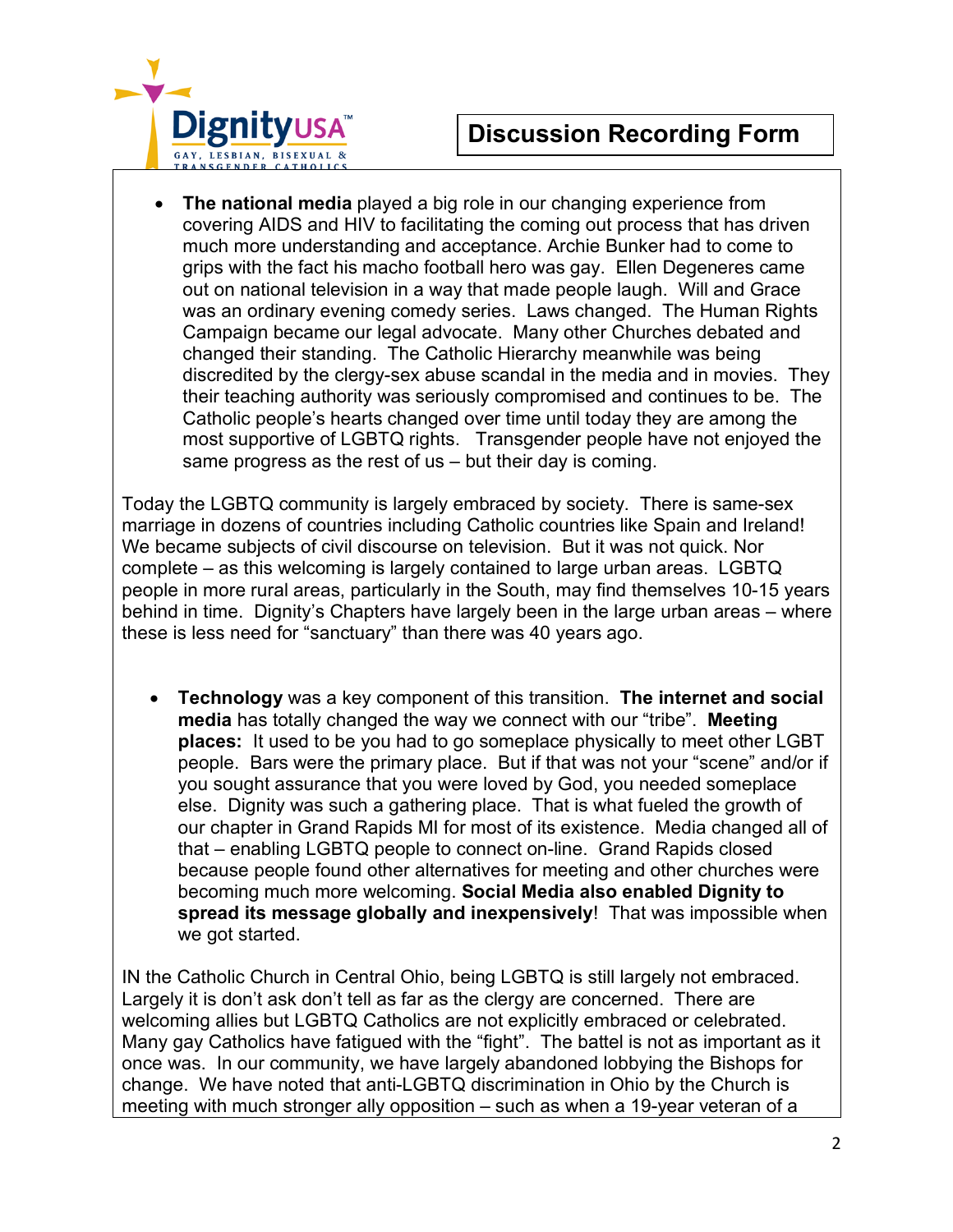

local Catholic High School was fired when he name was listed as the partner in the obit of a woman whose mother had died. The Diocese had never witnessed such public anger and protest – dominating the local news for days. Our Chapter was a part of all the ruckus – and reached out to the woman to offer solace and sanctuary if needed. She did not accept, because she is not even Catholic!

• **Dignity USA moved its headquarters** out of Washington, off Masachusetts Avenue, blocks from the NCCB – to Boston. This signaled a switch in attention from lobbying the Bishops for change to bypassing the Bishops to cultivate change – building our local communities, hiring a strong Executive Director, building a strong national Board and stepping up our investment in and use of technology and social media to spread our message. It has worked! We are no longer seeking approval from the institution. However, our community noted "the enemy is still out there" and the Church remains a powerful voice. Around the same time national developed the motto "Amplify the Voice and "Empower the Voice" as a fundraising tool – at the Las Vegas Convention. Some of our members said they just don't feel motivated to engage the institutional Church any longer. We have moved on.

### **How has Columbus Changed – the chapter and city?**

Columbus has become a very inclusive city – proud to be LGBTQ friendly. It is common to see young same-sex couples holding hands in public. City Hall is bathed in rainbow colors in June. We have the largest parade in the city's year and the largest Pride parade between Washington and Chicago for Pride. This is typical of most American cities. But LGBTQ people in rural areas do not have this experience largely. DignityUSA chapters are in cities. The need for our place of sanctuary has changed dramatically. Apparently Millenials are leaving organized religion in general. They don't have the need generations before them had. Our membership reflects that.

Gay Columbus has changed significantly with the city. 30-40 years ago, LGBT people gathered in a cluster of bars in downtown, which was largely deserted after businesses closed. The bars were well protected visually. Today Columbus has a thriving downtown that is alive 24x7 with lots of young people. LGBT-owned restaurants and bars have plate glass windows and are well known and attract straights. Many of the traditional bars have closed as escalating land prices put them out of business. "Gayborhoods" are everywhere, including the suburbs. Huge corporations headquartered here like Nationwide Insurance, Limited Brands, Abercrombie and Fitch, and Wendy's welcome LGBT employees and have lobbied the city and state legislature to be more welcoming.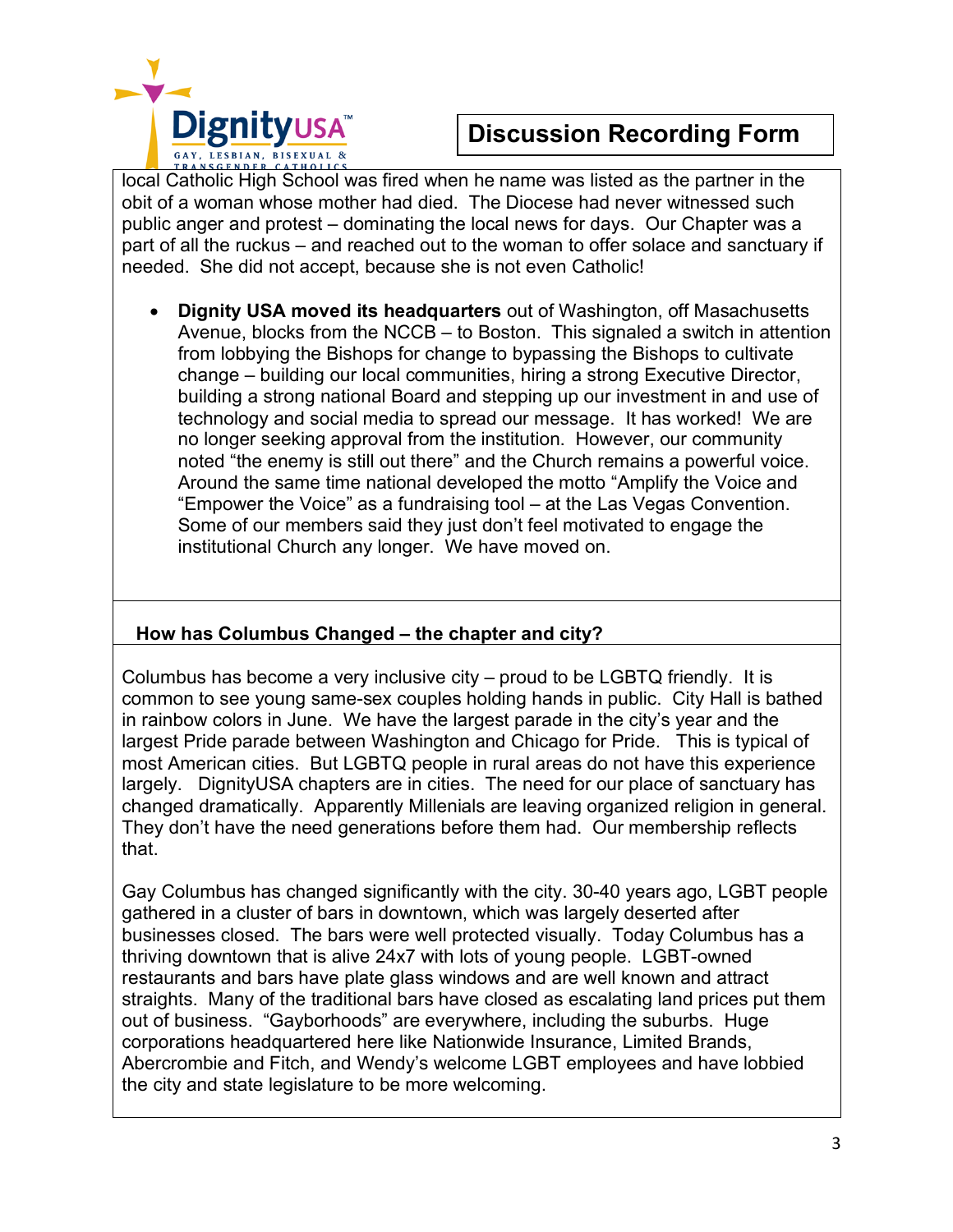

Dignity Columbus has ceased meeting for Mass every other week for several reasons. Primarily because our members had **other welcoming options**, even within local parishes and preferred to be a part of a more diverse community.

Secondarily because of the **time, energy and resources** it took to plan Liturgy, find celebrants, and pay for rent for a place to meet. We missed Regional gatherings but we also no longer could afford the talent from our local needs to sustain a region – which was also shrinking fairly steadily. We saw Toledo close, then Cincinatti. Then Cleveland. Today only Dayton and Columbus remain as active chapters in Ohio and Columbus is limping along – although providing significant talent to National.

**Celebrants:** In Columbus, we did not have access to any area clergy. The Bishop would not permit it. We did have a priest who drove from the Archdiocese of Cincinnati for several years. When that stopped, we relied on a straight married couple who co-celebrated our liturgy and a straight woman we believed was called to priesthood. They served us for years and are still members. We did lose some members as a result of those changes. But we do not regret our choices – which were both about principle and necessity.

Many former member's **relationship with the institutional church changed** over time. Some found other welcoming churches (protestant). Some left the Church over the sex abuse scandal. Some over misogyny. Some just left and are unchurched. Those who remain Catholic attend Mass in welcoming parishes – such as the Newman Center that serves Ohio State University.

Our membership was shrinking, **becoming older** and we had cycled through most people willing to lead – several times. We discussed disbanding but decided to continue to meet socially every other month – largely to support DignityUSA. We wanted national to continue to have "boots on the ground" in Central Ohio when we were needed. That has been our practice for the past five years or so.

**We stopped marching in the Pride Parade** or having a booth. Members were simply tired of it. The parade evolved from a social justice movement to a celebration of inclusion. It is now full of companies and churches marching to show their support.

Our local **Defenders Club has also ceased functioning**. It was supported by both Dayton and Columbus. The reasons for its demise track many of the ones listed above. Leather bars and clubs have folded. The bars no longer exist. People who share that fetish can find each other online using phone apps like Grindr. As members have aged, and so many of our members are in long-term committed relationships, life priorities have changed.

Dignity Columbus has been adapting to changes, but we are not thriving.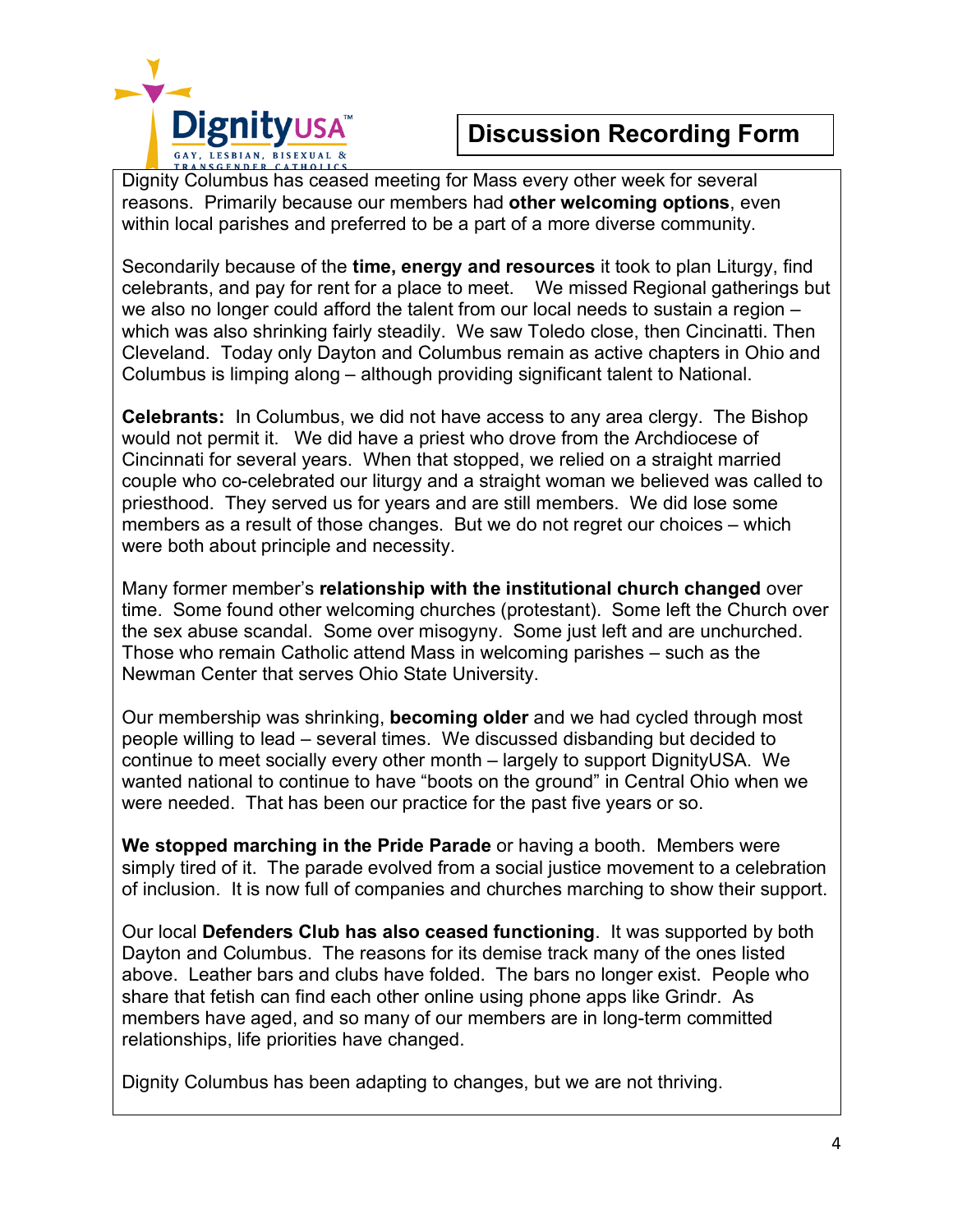

**But we are helping Dignity USA thrive.** We exist to support Dignity USA's voice. Our one requirement for local membership is national membership. Dignity Columbus has provided a national President, numerous Board Members, a Finance Committee member, a national Editor for Dateline, the national IT staff member and members of the National Convention Committee. We believe now it is important to just keep "showing up".

### **3. What have you learned as you have grappled with change?**

Change is slow and deliberate. Two steps forward and one back. It is remarkable the pace of change in Dignity's 50 years all considered. Humans are creatures of habit and therefore we tend to have a love/resistance to change. We believe the changes we have gone through in Columbus are part of the progression. We have adapted and figured out new ways many times – and let go of what wasn't working anymore, even when we didn't know what would replace it. We think this is how the Spirit works.

The main wisdom is TRUST the Spirit's inclinations and calling – individually and as a community. We lost good friends as they found new and different ways to nurture their spiritual life. We honor that. Being in the midst of change – between shores – is stressful and unnerving. But this is a necessary place to be and perhaps where faith is most strengthened. The conversation brought us back to one main point: You don't have to know where you are going so much as just showing up – even when you don't feel like it.

### 4. **Locally, and nationally, how has Dignity changed lives for the better? Changed the Catholic community? Impacted the LGBTQ social justice movement?**

**Yes!** Dignity's work was valuable to each of us in time for various reasons and contributed to the general positive evolution we have seen in society. One reason would be giving LGBT people more self-dignity – un-reliant on Church sanction but rather the Grace of a loving God.